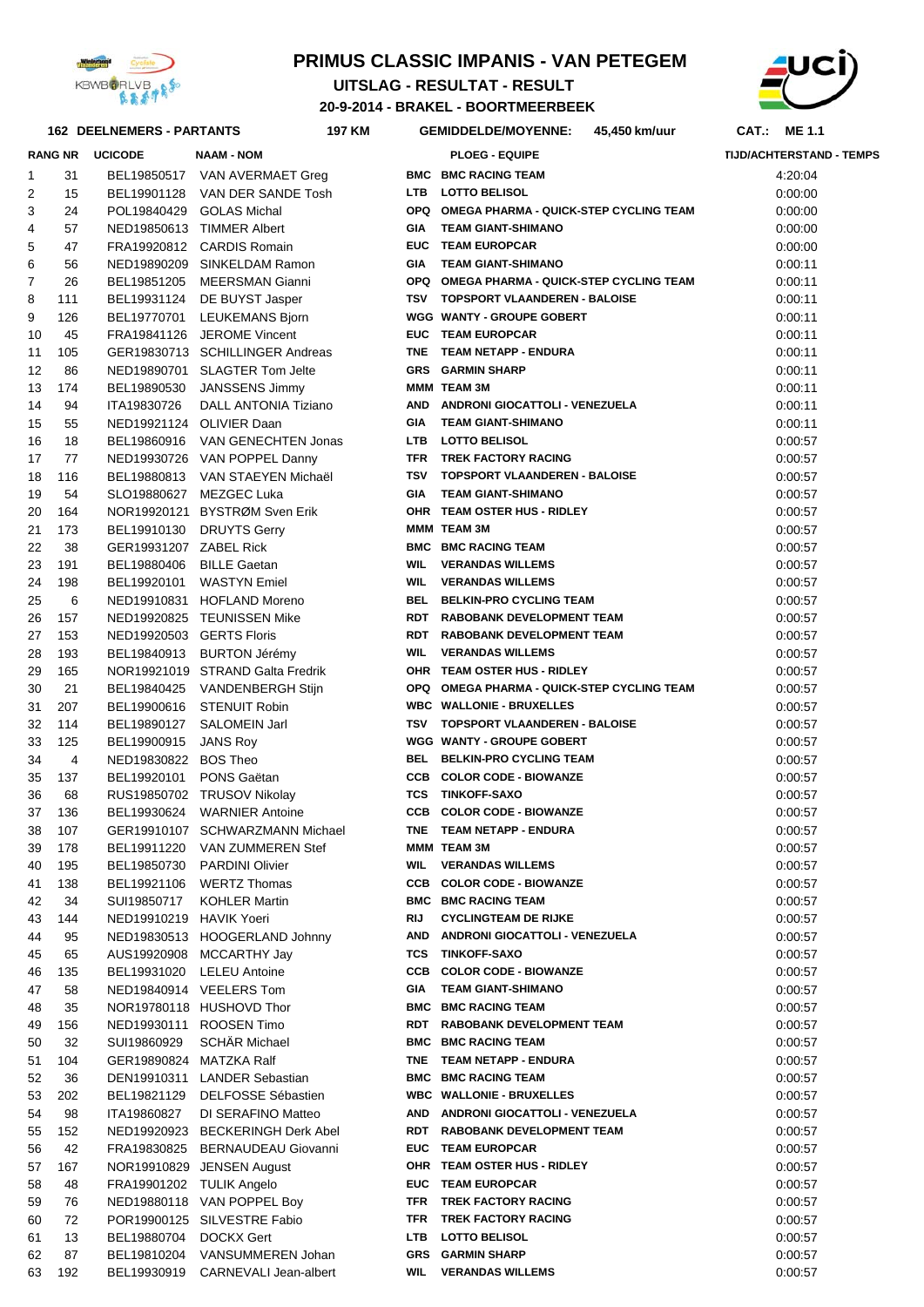

#### **PRIMUS CLASSIC IMPANIS - VAN PETEGEM**

**UITSLAG - RESULTAT - RESULT** 



## **20-9-2014 - BRAKEL - BOORTMEERBEEK**

|          |                   | <b>162 DEELNEMERS - PARTANTS</b> | <b>197 KM</b>                                              |            | <b>GEMIDDELDE/MOYENNE:</b>                                      | 45,450 km/uur | CAT.: ME 1.1                    |  |
|----------|-------------------|----------------------------------|------------------------------------------------------------|------------|-----------------------------------------------------------------|---------------|---------------------------------|--|
|          | <b>RANG NR</b>    | <b>UCICODE</b>                   | <b>NAAM - NOM</b>                                          |            | <b>PLOEG - EQUIPE</b>                                           |               | <b>TIJD/ACHTERSTAND - TEMPS</b> |  |
| 64       | 22                | BEL19820527                      | DE WEERT Kevin                                             |            | OPQ OMEGA PHARMA - QUICK-STEP CYCLING TEAM                      |               | 0:00:57                         |  |
| 65       | 163               |                                  | NOR19911102 BLIKRA Havard                                  |            | OHR TEAM OSTER HUS - RIDLEY                                     |               | 0:00:57                         |  |
| 66       | 81                |                                  | NED19840906 DEKKER Thomas                                  |            | <b>GRS GARMIN SHARP</b>                                         |               | 0:00:57                         |  |
| 67       | 158               |                                  | NED19940414 VAN EMPEL Etienne                              |            | RDT RABOBANK DEVELOPMENT TEAM                                   |               | 0:00:57                         |  |
| 68       | 122               |                                  | LUX19860903 DRUCKER Jean-Pierre                            |            | WGG WANTY - GROUPE GOBERT                                       |               | 0:00:57                         |  |
| 69       | 71                |                                  | FRA19920629 CHEVRIER Clement                               | TFR        | TREK FACTORY RACING                                             |               | 0:00:57                         |  |
| 70       | 74                |                                  | LUX19800415 SCHLECK Frank                                  | TFR        | <b>TREK FACTORY RACING</b>                                      |               | 0:00:57                         |  |
| 71       | 91                |                                  | NED19820930 VAN HUMMEL Kenny Robert                        | <b>AND</b> | ANDRONI GIOCATTOLI - VENEZUELA                                  |               | 0:00:57                         |  |
| 72       | 66                |                                  | RUS19780525 PETROV Evgeny                                  |            | <b>TCS TINKOFF-SAXO</b>                                         |               | 0:00:57                         |  |
| 73       | 131               | BEL19921231                      | DE WINTER Ludwig                                           |            | <b>CCB COLOR CODE - BIOWANZE</b>                                |               | 0:00:57                         |  |
| 74       | 185               | BEL19900903                      | LENNERTZ Sam                                               |            | VGS VASTGOEDSERVICE - GOLDEN PALACE CONTINENT                   |               | 0:00:57                         |  |
| 75       | 106               |                                  | AUT19881021 SCHORN Daniel                                  |            | TNE TEAM NETAPP - ENDURA                                        |               | 0:00:57                         |  |
| 76       | 113               |                                  | BEL19940207 RICKAERT Jonas                                 |            | TSV TOPSPORT VLAANDEREN - BALOISE                               |               | 0:00:57                         |  |
| 77       | 115               | BEL19900530                      | <b>HELVEN Sander</b>                                       |            | TSV TOPSPORT VLAANDEREN - BALOISE                               |               | 0:00:57                         |  |
| 78       | 123               |                                  | NED19901104 KREDER Wesley                                  |            | WGG WANTY - GROUPE GOBERT                                       |               | 0:00:57                         |  |
| 79       | 11                |                                  | GER19820716 GREIPEL André                                  |            | LTB LOTTO BELISOL<br>WGG WANTY - GROUPE GOBERT                  |               | 0:00:57                         |  |
| 80<br>81 | 124<br>93         | BEL19880929<br>ITA19850330       | DE VREESE Laurens<br><b>FRAPPORTI Marco</b>                |            | AND ANDRONI GIOCATTOLI - VENEZUELA                              |               | 0:00:57                         |  |
| 82       | 175               | LTU19880408                      | JUODVALKIS Egidijus                                        |            | MMM TEAM 3M                                                     |               | 0:00:57<br>0:00:57              |  |
| 83       | 83                |                                  | NED19891126 KREDER Raymond                                 |            | <b>GRS GARMIN SHARP</b>                                         |               | 0:00:57                         |  |
| 84       | 132               | BEL19910208                      | <b>GÉROMBOUX Arnaud</b>                                    |            | <b>CCB COLOR CODE - BIOWANZE</b>                                |               | 0:00:57                         |  |
| 85       | 151               |                                  | NED19890616 LINDEMAN Bertjan                               |            | RDT RABOBANK DEVELOPMENT TEAM                                   |               | 0:00:57                         |  |
| 86       | 12                | BEL19940311                      | <b>BENOOT Tiesi</b>                                        |            | LTB LOTTO BELISOL                                               |               | 0:00:57                         |  |
| 87       | 201               |                                  | BEL19780216 AMORISON Frédéric                              |            | <b>WBC WALLONIE - BRUXELLES</b>                                 |               | 0:00:57                         |  |
| 88       | 205               |                                  | BEL19870802 DUFRASNE Jonathan                              |            | <b>WBC WALLONIE - BRUXELLES</b>                                 |               | 0:00:57                         |  |
| 89       | 28                |                                  | CZE19851211 STYBAR Zdenek                                  |            | OPQ OMEGA PHARMA - QUICK-STEP CYCLING TEAM                      |               | 0:00:57                         |  |
| 90       | 206               | BEL19911113                      | PESTIAUX Loïc                                              |            | <b>WBC WALLONIE - BRUXELLES</b>                                 |               | 0:00:57                         |  |
| 91       | 85                | BEL19800505                      | <b>NUYENS Nick</b>                                         |            | <b>GRS GARMIN SHARP</b>                                         |               | 0:00:57                         |  |
| 92       | 127               | BEL19890125                      | <b>ROBERT Frederique</b>                                   |            | WGG WANTY - GROUPE GOBERT                                       |               | 0:00:57                         |  |
| 93       | 121               | BEL19780401                      | <b>SIJMENS Nico</b>                                        |            | WGG WANTY - GROUPE GOBERT                                       |               | 0:00:57                         |  |
| 94       | 82                |                                  | RSA19891011 GIRDLESTONE Dylan                              |            | <b>GRS GARMIN SHARP</b>                                         |               | 0:01:16                         |  |
| 95       | 52                | BEL19840402                      | DE BACKER Bert                                             | GIA        | <b>TEAM GIANT-SHIMANO</b>                                       |               | 0:01:16                         |  |
| 96       | 67                |                                  | DEN19750514 SÖRENSEN Nicki                                 |            | <b>TCS TINKOFF-SAXO</b>                                         |               | 0:01:16                         |  |
| 97       | 73                | SUI19800117                      | <b>RAST Grégory</b>                                        | TFR        | TREK FACTORY RACING                                             |               | 0:01:16                         |  |
| 98       | 62                |                                  | DEN19901023 HANSEN Jesper                                  | TCS        | <b>TINKOFF-SAXO</b>                                             |               | 0:01:16                         |  |
| 99       | 61                |                                  | DEN19890309 GULDHAMMER Rasmus                              | TCS        | <b>TINKOFF-SAXO</b>                                             |               | 0:01:16                         |  |
| 100      | 43                |                                  | FRA19880317 NAULEAU Bryan                                  |            | <b>EUC TEAM EUROPCAR</b>                                        |               | 0:01:16                         |  |
|          | 101 141           | NED19840901 DUIJN Huub           | BEL19930901 KERF Jérôme                                    | RIJ        | <b>CYCLINGTEAM DE RIJKE</b><br><b>CCB COLOR CODE - BIOWANZE</b> |               | 0:01:16                         |  |
|          | 102 133<br>103 63 |                                  | SVK19921221 KOLÁR Michal                                   |            | <b>TCS TINKOFF-SAXO</b>                                         |               | 0:01:16<br>0:01:16              |  |
|          | 104 112           |                                  | BEL19910812 DE PAUW Moreno                                 |            | TSV TOPSPORT VLAANDEREN - BALOISE                               |               | 0:01:16                         |  |
|          | 105 117           |                                  | BEL19850605 DE KETELE Kenny                                |            | TSV TOPSPORT VLAANDEREN - BALOISE                               |               | 0:01:16                         |  |
|          | 106 84            |                                  | AUS19920102 MORTON Lachlan David                           |            | <b>GRS</b> GARMIN SHARP                                         |               | 0:01:16                         |  |
|          | 107 1             |                                  | BEL19880728 VANMARCKE Sep                                  |            | BEL BELKIN-PRO CYCLING TEAM                                     |               | 0:01:16                         |  |
|          | 108 118           |                                  | BEL19910929 WAEYTENS Zico                                  |            | TSV TOPSPORT VLAANDEREN - BALOISE                               |               | 0:01:16                         |  |
|          | 109 182           |                                  | BEL19871107 CORDEEL Sander                                 |            | VGS VASTGOEDSERVICE - GOLDEN PALACE CONTINENT                   |               | 0:01:16                         |  |
|          | 110 187           | NED19861112 RUIJGH Rob           |                                                            |            | VGS VASTGOEDSERVICE - GOLDEN PALACE CONTINENT                   |               | 0:01:16                         |  |
|          | 111 44            |                                  | FRA19841204 JEANDESBOZ Fabrice                             |            | EUC TEAM EUROPCAR                                               |               | 0:01:16                         |  |
|          | 112 142           | NED19920531 GROEN Ike            |                                                            | RIJ        | <b>CYCLINGTEAM DE RIJKE</b>                                     |               | 0:01:16                         |  |
|          | 113 23            |                                  | GBR19900701 FENN Andrew                                    |            | OPQ OMEGA PHARMA - QUICK-STEP CYCLING TEAM                      |               | 0:01:16                         |  |
|          | 114 8             |                                  | BEL19820513 WYNANTS Maarten                                |            | BEL BELKIN-PRO CYCLING TEAM                                     |               | 0:01:16                         |  |
|          | 115 208           |                                  | BEL19881020 STASSEN Julien                                 |            | <b>WBC WALLONIE - BRUXELLES</b>                                 |               | 0:01:16                         |  |
|          | 116 41            |                                  | FRA19790622 VOECKLER Thomas                                |            | EUC TEAM EUROPCAR                                               |               | 0:01:16                         |  |
|          | 117 16            |                                  | GER19820430 SIEBERG Marcel                                 |            | LTB LOTTO BELISOL                                               |               | 0:01:16                         |  |
|          | 118 148           |                                  | NED19880411 VERMELTFOORT Coen                              | RIJ        | <b>CYCLINGTEAM DE RIJKE</b>                                     |               | 0:01:16                         |  |
|          | 119 197           |                                  | BEL19900221 VEREECKEN Nicolas<br>FRA19880524 GALLOPIN Tony |            | <b>WIL VERANDAS WILLEMS</b><br>LTB LOTTO BELISOL                |               | 0:02:05                         |  |
|          | 120 14<br>121 154 | NED19950107 HONIGH Nino          |                                                            |            | RDT RABOBANK DEVELOPMENT TEAM                                   |               | 0:07:15<br>0:14:53              |  |
|          | 122 194           |                                  | BEL19911014 MANNAERTS Jelle                                |            | <b>WIL VERANDAS WILLEMS</b>                                     |               | 0:14:53                         |  |
|          | 123 27            |                                  | BEL19800930 STEEGMANS Gert                                 |            | OPQ OMEGA PHARMA - QUICK-STEP CYCLING TEAM                      |               | 0:14:53                         |  |
|          | 124 78            |                                  | AUS19930106 WATSON Calvin                                  |            | TFR TREK FACTORY RACING                                         |               | 0:14:53                         |  |
|          | 125 102           | SLO19880717 JARC Blaz            |                                                            |            | TNE TEAM NETAPP - ENDURA                                        |               | 0:14:53                         |  |

126 BOL Jetse 2 NED19890908 **BEL BELKIN-PRO CYCLING TEAM** 0:14:53